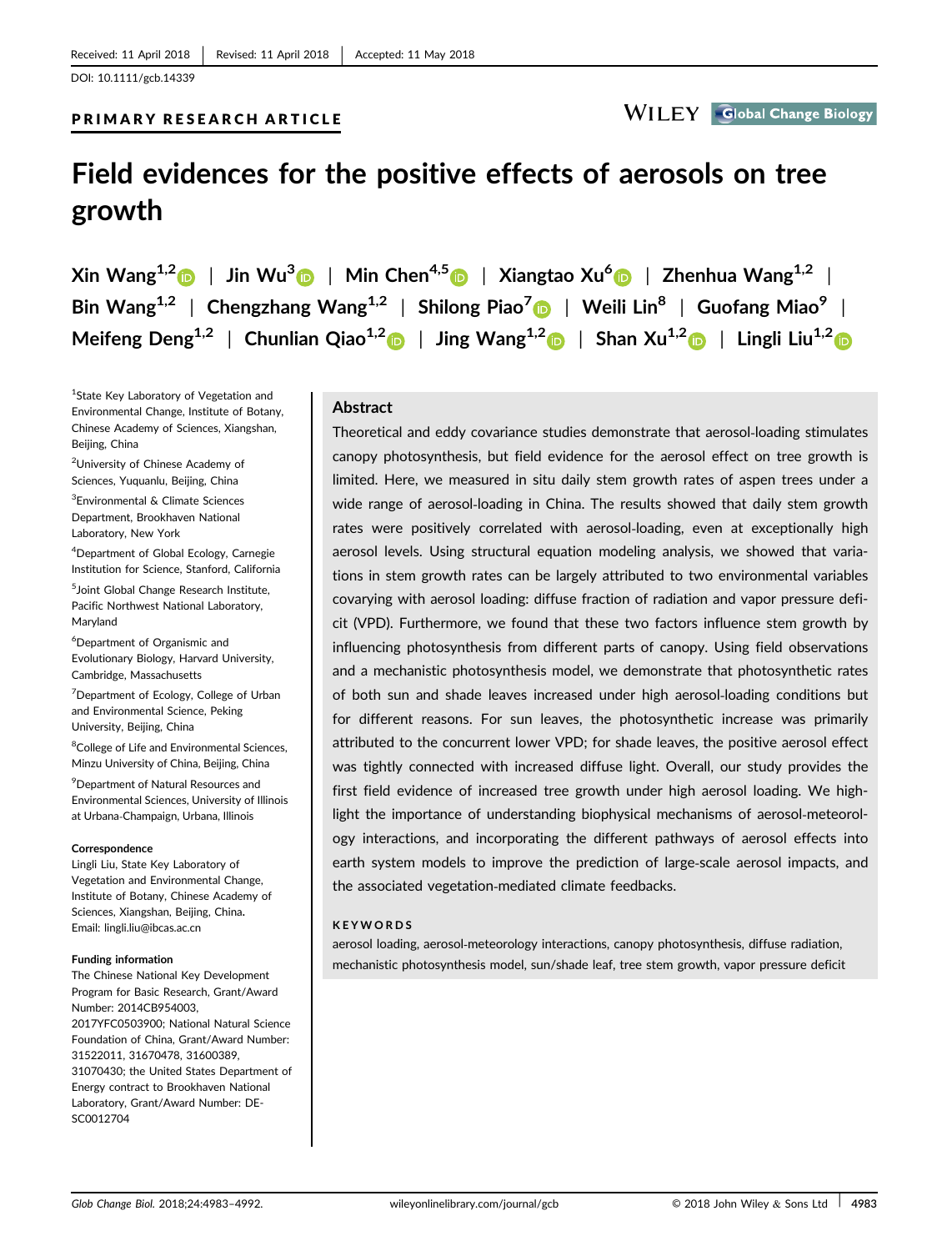# **1** | **INTRODUCTION**

Rapid economic growth has led to the emission of a large amount of particle matter into the atmosphere, which induces a dramatic increase in atmospheric aerosols, especially in East and South Asia (Hsu et al., 2012; Yoon et al., 2014). Mean annual aerosol loading in these regions has increased by 1.2–1.8 times in the past decade (Yoon et al., 2014) and has become one of the most serious air quality problems. Aerosols have strong impacts on the interactions between the biosphere and the atmosphere, not only by altering the earth's surface energy budget, but also by mediating feedbacks between vegetation and climate (IPCC, 2013; Mahowald et al., 2011; Mercado et al., 2009). Both eddy covariance and model studies suggest that intermediate increase in aerosol loading generally enhances ecosystem carbon uptake (Cirino, Souza, Adams, & Artaxo, 2014; Cohan, Xu, Greenwald, Bergin, & Chameides, 2002; Gu et al., 2003; Knohl & Baldocchi, 2008). Plant growth is a key indicator of the plant carbon uptake which would presumably increase under aerosol loadings. However, previous dendrochronology analysis often found no enhancement of tree‐ring growth under historical aerosol increase due to major volcanic activities (Krakauer & Randerson, 2003; Mann, Fuentes, & Rutherford, 2012); thus, in situ observations on plant growth response to aerosol variations become necessary to understand whether plant growth also increases under aerosol loadings (Krakauer & Randerson, 2003; Mann et al., 2012; Rocha, Goulden, Dunn, & Wofsy, 2006).

Aerosol can influence plant physiological processes through multiple pathways. First, aerosol‐loading can reduce total solar radiation reaching the canopy. Second, the fraction of diffuse radiation, however, can increase under aerosol-laden skies, resulting in more sunlight penetrating tree canopy and alleviating the strong light limitation of inner canopy. This has been referred to as the diffuse radiation fertilization effect (Kanniah, Beringer, North, & Hutley, 2012; Mercado et al., 2009; Roderick, Farquhar, Berry, & Noble, 2001). Third, high aerosol loading is often concurrent with low vapor pressure deficit (VPD) (Cirino et al., 2014; Gu et al., 2002; Wu, Guan, et al., 2017). This is because high aerosol optical depth (AOD) could decrease VPD through the cooling effect. On the other hand, high air humidity under low VPD condition could increase AOD because of the hygroscopic growth of particles (Ebert, Inerle‐Hof, & Weinbruch, 2002; Hussein et al., 2006). Lower VPD can stimulate stomatal conductance and thus enhance canopy photosynthesis (Collatz, Ball, Grivet, & Berry, 1991; Moriana, Villalobos, & Fereres, 2002). This effect of the covarying meteorological conditions can be as important as the diffuse radiation fertilization effect (Steiner & Chameides, 2005) and contributes to the sensitivity of ecosystem carbon exchanges to aerosols (Wohlfahrt et al., 2008). Understanding how these pathways affect the physiological responses of growth and photosynthesis is crucial for predicting the effects of aerosol on vegetation dynamics and the ecosystem carbon cycle. Therefore, analysis of field observations of aerosol loading, meteorological conditions, plant growth, and photosynthesis at finer temporal (i.e., hourly and daily) scale can add more direct insights for better

understanding the aerosol impacts. However, because manipulating aerosol loading in the field is challenging, few field observations have been made at leaf- and individual tree-scale, especially under exceptionally high aerosol-loading.

China is suffering severe aerosol pollution. Aerosol loading in the Beijing metropolitan area has a 4 to 7 days cycle of clean‐to‐polluted conditions (Guo et al., 2014), with AOD varying over a large range (0.1–1.9) on cloudless days. The chronic elevated but also highly fluctuating aerosol levels there provide a unique opportunity for studying how tree stem growth and leaf photosynthesis respond to different aerosol levels. In this study, we conduct four‐year intensive field campaigns (2012–2015) in Beijing, China, to examine the response of aspen (*Populus euramericana* Neva.) to aerosols at tree and leaf levels. Instead of using AOD indirectly from MODIS products or Aerosol Robotic Network (AERONET) (Cirino et al., 2014; Doughty, Flanner, & Goulden, 2010; Niyogi et al., 2004; Oliveira et al., 2007; Yamasoe et al., 2006), we conduct in situ, real‐time measurements of AOD along with the measurements of other meteorological variables. We estimated stem daily growth rates based on the field records of automatic dendrometer sensor measurements. We also measured the photosynthesis of sun-grown and shadegrown leaves under a controlled condition and estimated leaf and canopy photosynthesis with real-time metrological variables through mechanistic models. Here, we aim to leverage these intensive field observations to firstly evaluate whether the positive aerosol effect on stem growth holds in our study area under an exceptional wide range of aerosol loading, and then explore the potential mechanisms responsible for the observed pattern.

# **2** | **MATERIALS AND METHODS**

#### **2.1** | **Site description and experiment design**

This study was conducted at the Beijing Forest Experimental Station of the Institute of Botany, Chinese Academy of Sciences (39.98° *N*, 116.20° *E*), Xiangshan, Beijing, China. The climate at this study site is a typical temperate continental monsoon climate with mean annual air temperature of 13°C and mean annual precipitation of 538 mm. The experimental plots were established in late March, 2011. Six  $1 \times 1$  m<sup>2</sup> plots were arranged in 2 columns  $\times$  3 rows with a 0.5 m buffer zone between plots. One aspen (*Populus euramericana* Neva.) cutting was planted in each plot in early April, 2011. To exclude the confounding influence of cloud cover, field‐based ecophysiological measurements of plant and meteorological factors were conducted only during cloud‐free days. Two criterions were used to avoid the cloud contamination: first, There was no visible cloud which blocking the sun in the sky when we conducted field measurement; second, before we took measurements for plants, we conducted three continuous measurements of AOD with hand‐held sunphotometer within 1-min period at about 20-s intervals. If AOD range within the triplet is lower than 0.03, we consider the atmosphere is cloud‐free (Smirnov, Holben, Eck, Dubovik, & Slutsker, 2000).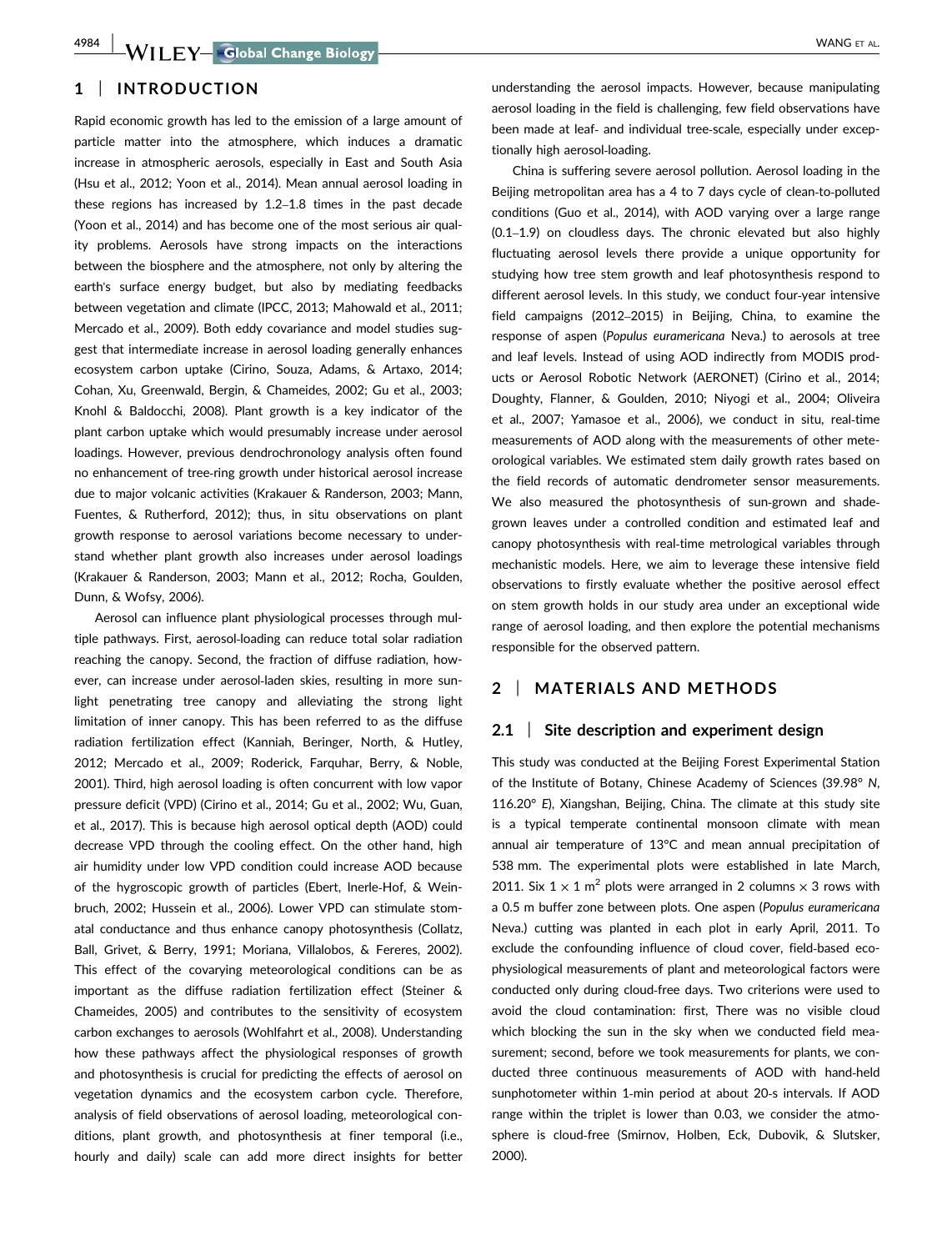WANG ET AL. 4985<br> **Coloral Change Biology — WILEY** 

#### **2.2** | **Aerosol loading and meteorological conditions**

Aerosol optical depth (AOD) at 500 nm was measured with MICRO-TOPS II hand‐held sunphotometer (Solar Light Inc., USA) every 30 min between 9:00 and 11:30 during the growing seasons in 2012 and 2013, and between 9:00 and 17:00 in 2014, and every 60 min between 9:00 and 17:00 in 2015.

During growing seasons of 2012 and 2013, total incident photosynthetic active radiation (PAR) in the open field and inner canopy was measured using a Li‐Cor Quantum Sensor (LICOR Inc., USA) at a horizontal position when the leaf-level measurements were conducted, which represented the light condition for sun and shade leaves, respectively. Hourly observations of air temperature and air relative humidity (RH) were acquired from records of a nearby weather station.

An in situ meteorological monitoring system (Decagon Devices Inc., USA) and SPN1 Sunshine Pyranometer (Delta-T Devices Ltd, UK) were installed at the study site in May 2014, which enabled continuous monitoring of air temperature, RH, PAR, total solar radiation, and diffuse radiation at 30‐min intervals. Vapor pressure deficit (VPD) was calculated based on the measured air temperature and RH.

#### **2.3** | **Responses of plant growth**

We selected four trees in our experiment plots in May, 2014, and installed dendrometer sensors (DC3, Ecomatik, Germany) at the breast height (1.3 m). The stem diameters were continuously monitored and automatically recorded by a data logger (DL 15, Ecomatik, Germany) at half-hour intervals. Aspen stem daily growth (mm<sup>2</sup> day<sup>-1</sup>) was defined as the difference in the stem sectional area at 11:30 p.m. (midnight) between two consecutive days, and daily shrinkage was defined as the difference between the highest and lowest stem sectional areas within the same day (see examples as shown in Figure S1). To avoid the confusion of cloud, we only used the observations on clear and windless days from June to August in 2014 and 2015. When evaluating the relationships between the daily stem growth, AOD, and VPD, these variables were detrended by removing the first‐order autocorrelative term from the time‐series (using the difference in values from one day to the next), to minimize the influence of seasonal changes.

#### **2.4** | **Responses of leaf photosynthesis**

The leaf photosynthesis rates of sun and shade leaves were measured in situ between 9:00 and 11:30 on clear and windless days from June to September in 2012 and 2013. To avoid the confounding effects of phenology on leaf photosynthesis, we only use the measurements from July to August in the current analysis. Sun leaves referred to fully expanded, recently matured and healthy leaves located in the third or fourth position from top of an unshaded branch located in the middle part of the canopy. Shade leaves referred to fully matured, healthy and completely shaded leaves located in the basal part of the canopy. For each aspen tree, we randomly selected three sun leaves under sunlit condition and three shade leaves under shaded condition located in different branches to measure their photosynthesis. Averaged values of these three leaves were used to represent sun or shade leaf response of this tree under different aerosol loadings, respectively. The measurements were conducted using a LI‐6400 (LICOR Inc., USA) with a standard leaf chamber under a saturated light  $(1,500 \mu \text{mol m}^{-2} \text{ s}^{-1} \text{ PPPD},$  supplied by a red-blue LED light source) and a controlled temperature (30°C chamber temperature) environment. The leaf chamber was in the horizontal position when measuring. Measurements usually stabilized in 3 min after clamping the leaf in the chamber. The photosynthesis rates (under saturated PAR and constant temperature,  $A_n$ ) were logged when fluxes were stable over 10 s.

Using Farquhar, von Caemmerer and Berry (FvCB) approach (Farquhar, Caemmerer, & Berry, 1980) coupled with Medlyn stomatal conductance model (Medlyn et al., 2011), the key biotic parameter V<sub>cmax25</sub> for each day and each canopy cohort was then inversed with the model input from the measured  $A_n$ , along with leaf surface  $CO_2$ concentration and air pressure measurements (Methods S1). The actual leaf photosynthesis rates under real‐time were estimated with the in situ measured biotic ( $V_{\text{cmax25}}$ ) and abiotic (air temperature, VPD, PAR, leaf surface  $CO<sub>2</sub>$  concentration, and air pressure) data through the coupled FvCB model and Medlyn model (Methods S1). Here, the temperature and VPD data were obtained from the nearby weather station, and the incident PAR, leaf surface  $CO<sub>2</sub>$  concentration, and air pressure for each leaf were recorded by LI‐6400 when we measured A<sub>n</sub>. This model was validated by measurements of A-ci curves (Methods S1, Figure S2).

Furthermore, we also estimated canopy photosynthesis (An*canopy*) by multiple layer model which combined canopy radiation transfer model and the FvCB model of calculating photosynthesis rates of sunlit and shaded fractions (Wu, Serbin, et al., 2017) (Methods S2). We separated the whole canopy into 10 layers  $(n = 10)$ , and partitioned the canopy top incident PAR (approximated by open field PAR, PAR*0*) into the direct and diffuse components using an empirical model according to our in situ measurements (Methods S2, Figure S3). Then we tracked the light transfer across these 10 canopy layers. Briefly, we calculated absorbed PAR by sunlit fractions (PAR*sun,i*) and by shaded fractions (PAR*shade,i*), and leaf area index of sunlit fractions (LAI*sun,i*) and shaded fractions (LAI*shade,i*) for each layer *i* (i = 1, 2, …,n), respectively (Methods S2). Considering the vertical profile of leaf physiology, we also calculated leaf V<sub>cmax</sub> of each canopy layer (V<sub>cmax,i</sub>) assuming that  $V_{\text{cmax25}}$  declines exponentially within the canopy (Methods S2) (Lloyd et al., 2010; Wu, Serbin, et al., 2017). Next, we calculated photosynthesis rates for sunlit fractions (An*sun,i*) and shaded fractions (An*shade,i*) for each canopy layer *i*, based on PAR*sun,i*, PAR*shade,i*, V*cmax,i,* and other ambient environmental conditions (i.e., air temperature and VPD). Finally, the whole canopy photosynthesis was estimated by the following equation: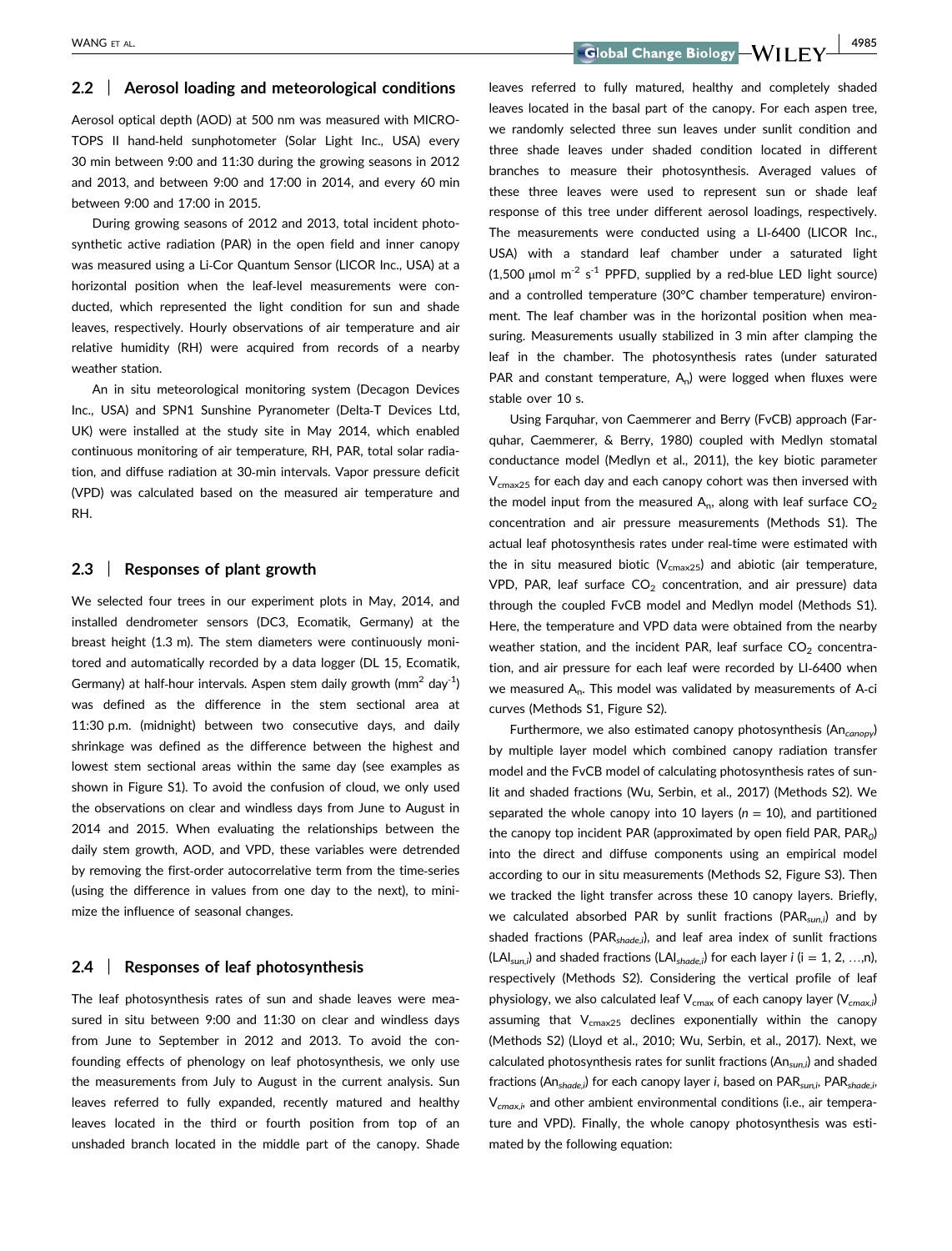$An_{canopy} = \sum_{i=1}^{n} (An_{sum,i} \times LAI_{sum,i} + An_{shade,i} \times LAI_{shade,i})$  (1)

The annual LAI ( $m^2/m^2$ ) of 2012 and 2013 was 2.69 and 3.48, respectively, and was obtained by multiplying the dry weight of leaf litter ( $g/m^2$ ) by the specific leaf area (m<sup>2</sup>/g).

#### **2.5** | **Statistical analysis**

Linear regressions and Pearson correlations were used to analyze the relationships between environmental variables (aerosol loading and meteorological variables) and plant physiology (leaf photosynthesis rates and daily stem growth). Structural equation modeling (*SEM*) was used to statistically explore the mechanistic pathways between the multiple correlated environmental and plant physiological variables and to quantify the relative effect of these environmental variables on plant physiological response (Methods S3) (Grace, 2006).

# **3** | **RESULTS**

### **3.1** | **Changes in meteorological variables under different aerosol loading**

The AOD range in our study was from 0.1 to 1.9 (Figure 1). The increase in aerosol loading was accompanied with significant changes in metrological conditions. Total solar radiation and direct radiation were significantly negatively correlated with AOD, while diffuse radiation was positively correlated with AOD (Figure 1a, b and Figure S4). Therefore, the fraction of diffuse radiation showed a strong positive correlation with AOD (Figure S4). Both air temperature and vapor pressure deficit (VPD) decreased significantly with AOD (Figure 1c, d, and Figure S5).

# **3.2** | **Responses of tree stem growth and the diving factors**

Our field observations demonstrated that the daily stem growth (mm<sup>2</sup> day<sup>-1</sup>) of aspen during growing season exhibited significant day‐to‐day variation (Figure 2a). The detrended daily stem growth increased linearly by 1.5 mm<sup>2</sup> day<sup>-1</sup> (3.11% of mean daily growth) for every 0.1 increase in the detrended daily mean AOD (Figure 2b) and decreased linearly by 1.7 mm<sup>2</sup> day<sup>-1</sup> (3.52% of mean daily growth) for every 0.1 kPa increase in the detrended daily mean VPD (Figure 2c).

Structural equation modeling (*SEM*) analysis was further conducted to assess the relative contribution of changes in radiation regime and VPD on stem growth. The *SEM* suggested that daily stem growth was stimulated by the increased fraction of diffuse solar radiation, but was not affected by total radiation (Figure 3a). Vapor pressure deficit (VPD), which was negatively correlated with AOD, had a strong negative impact on growth (Figure 3a, *p* < 0.001). Standardized total effects showed that the enhanced plant growth was mainly driven by the increase in AOD and the decrease in VPD (Figure 3b), and the absolute magnitude of the standardized total effect of VPD (−0.28) was 58% of the effect of AOD (0.48).

# **3.3** | **Responses of leaf photosynthesis and the driving factors**

To explore the physiological mechanisms underlying the response of tree stem growth to aerosols, we estimated the actual leaf photosynthesis rates based on a mechanistic leaf photosynthesis model, which was simultaneously driven by field biotic and abiotic observations during growing seasons of 2012 and 2013 (see details in Material and Methods and Methods S1). The results showed that photosynthesis rates of both sun and shade leaves had significantly positive relationships with AOD (Figure 4a and b, both *p* < 0.01). For every 0.1 increase in AOD, photosynthetic rates of sun and shade leaves increased by 0.14 and 0.33  $\mu$ mol CO<sub>2</sub> m<sup>-2</sup> s<sup>-1</sup>, equivalent to 0.56% and 10.71% of their mean photosynthesis, respectively. Furthermore, the photosynthesis of the entire canopy, estimated with a multilayer canopy model (Figure 4c and Methods S2), also increased linearly with increased AOD.

The mechanistic pathways between the multiple correlated environmental variables and leaf photosynthesis were explored by *SEM*. For sun leaves, *SEM* showed that photosynthesis was negatively correlated with VPD, but was not significantly correlated with  $PAR<sub>o</sub>$ (which represented PAR received by sun leaves) or air temperature (Figure 5a). The increasing photosynthesis of sun leaves with aerosol mainly was driven by the decreasing VPD that associated with increasing AOD, as the standardized total effects of aerosol on photosynthesis of sun leaves (−0.11) were only 18% of the effects of VPD (−0.60, Figure 5c).

For shade leaves, photosynthesis showed a highly positive correlation with PAR<sub>i</sub> (which represented PAR received by shade leaves, Figure 5b). Aerosols enhanced photosynthesis mainly through increasing PARi (Figure 5b, d). The standardized total effects showed that photosynthesis of shade leaves was predominantly driven by the positive effects of AOD on PARi (0.71, Figure 5d), whereas both air temperature (-0.06) and VPD (-0.04) had little effects (Figure 5d).

# **4** | **DISCUSSION**

Although the effects of aerosols on ecosystem carbon exchanges have long been studied, few advances have been made in the response of tree growth and the underlying physiological processes. In this study, we monitored the responses of daily stem growth and leaf photosynthesis under an exceptionally wide range of aerosol loadings from 0.1 to 1.9, which was much wider than the reported values from most previous studies (Doughty et al., 2010, Kanniah, Beringer, Tapper, & Long, 2010, Niyogi et al., 2004), and comparable to episodic haze events induced by biomass burning in the Amazon (Cirino et al., 2014; Oliveira et al., 2007; Yamasoe et al., 2006). We also partitioned the relative influence of aerosols and the accompanying meteorological conditions on plant responses.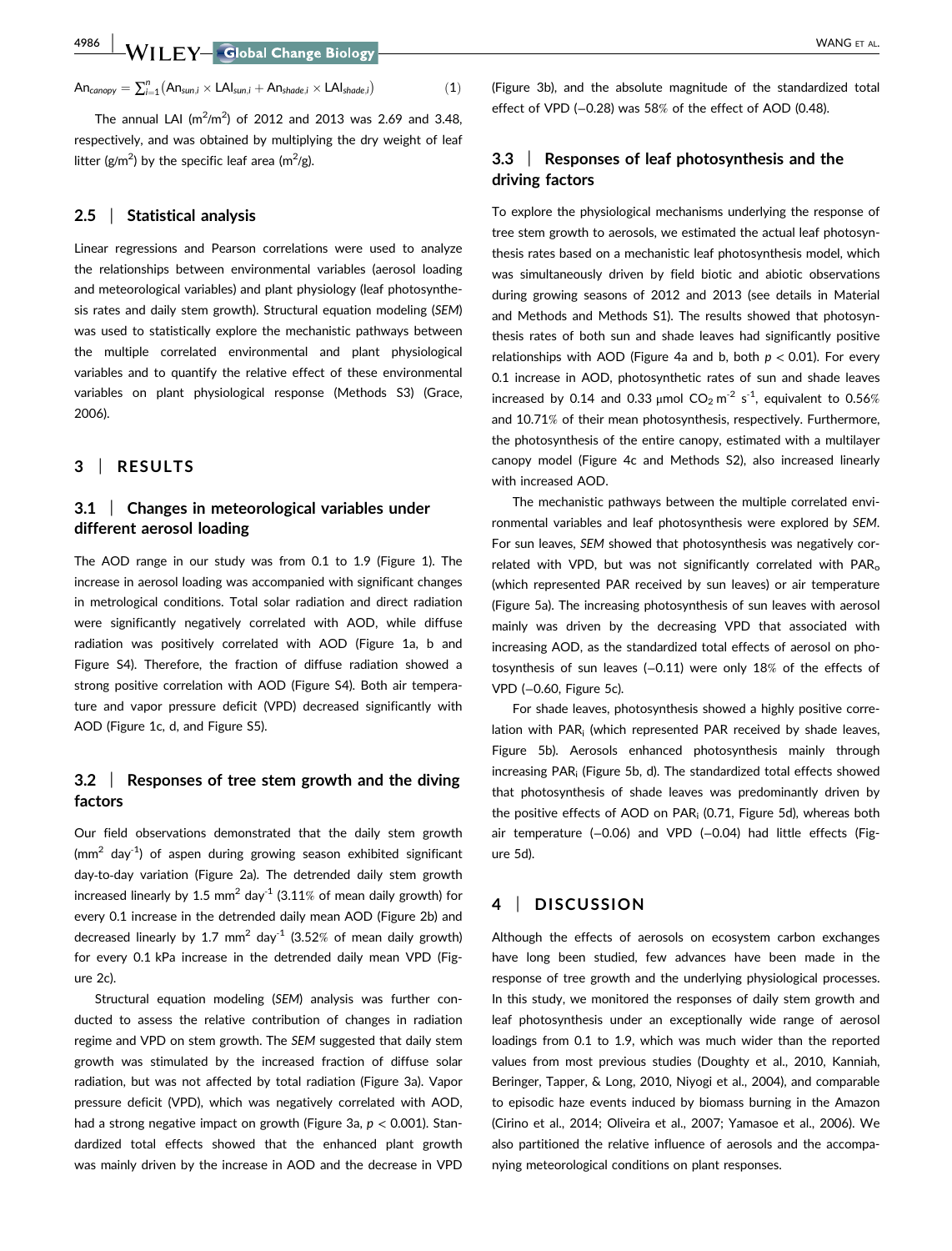

FIGURE 1 Meteorological conditions under different aerosol optical depth (AOD). (a) Total solar radiation, (b) direct and diffuse radiation, (c) air temperature, and (d) vapor pressure deficit (VPD) under different AOD. All observations were measured between 9:00 and 11:00 a.m. in 2014 and 2015 growing seasons

Although previous studies showed that ecosystem net carbon uptake was promoted by the diffuse radiation fertilization effect (Gu et al., 2002; Hollinger et al., 1994; Mercado et al., 2009), it remains uncertain whether tree growth can also benefit from a higher aerosol‐laden sky (Krakauer & Randerson, 2003). In our study, we found that tree stem growth rates were enhanced significantly during high aerosol loading days (Figure 2b). Further *SEM* results indicated that the increased stem growth can be attributed to the higher fraction of diffuse solar radiation and the lower vapor pressure deficit (VPD). Tree radial stem growth consists of two parts: new structural tissue formation which is associated with photosynthesis and the cell expansion which is mainly driven by turgor changes associated with plant water potential (Steppe, Sterck, & Deslauriers, 2015). The positive response of stem growth rates to increase in diffuse radiation revealed by the *SEM* analysis was consistent with the higher photosynthesis induced by aerosols' diffuse radiation fertilization effect in the current study (discussed as below) and also previous studies (Cirino et al., 2014; Cohan et al., 2002; Gu et al., 2003; Knohl & Baldocchi, 2008). Several recent studies also revealed that stem growth is controlled by water potential aside from carbon supply (Delpierre, Berveiller, Granda, & Dufrêne, 2016; Lempereur et al., 2015). Under aerosol‐laden conditions, the accompanying lower VPD could reduce canopy transpiration (Greenwald et al., 2006) and thus contribute to the maintenance of stem turgor pressure, which is in line with our observation that stem daytime shrinkage induced by water loss is lower under high AOD (Figure S6). The effect of VPD on stem daily growth highlighted that the covarying meteorological conditions had an important role in modulating the response of tree growth under aerosols conditions.

Furthermore, our study showed a consistent positive relationship between photosynthesis of both sun and shade leaves and aerosol loading (Figure 4), but the mechanisms underlying their responses were different. For sun leaves, the reduction in PAR induced by aerosols had limited negative impact on their photosynthesis (Figure 5a, Figures S7 and S8), whereas the concurrent low VPD significantly enhanced photosynthesis probably through increasing stomatal conductance (Figure 5a) (Moriana et al., 2002). Indeed, our structural equation modeling results showed that the total effect of VPD on photosynthesis (−0.60) was more than five times that of AOD (−0.11) for sun leaves (Figure 5c). For shade leaves, the increase in photosynthesis was mainly because diffuse light increased under higher aerosol‐loading environment (Figure 1). The increase in diffuse light resulted in more light penetrating the inner canopy (Figure S7) thus stimulated the photosynthesis rate of shade leaves (Figure 5b) (Li et al., 2016; Reinhardt & Smith, 2016). Both VPD and air temperature had little effects on shade leaf photosynthesis (Figure 5b and d).

We further estimated the photosynthesis of the entire canopy with a multilayer canopy model (Figure 4c, and Methods S2). Consistent with the faster daily stem growth which presented above (Figure 2), our modeled canopy photosynthesis showed a positive linear relationship with AOD (Figure 4c). This finding is in contrast with the hump-shaped canopy photosynthesis responses to AOD reported in previous model studies (Cohan et al., 2002; Knohl & Baldocchi, 2008; Mercado et al., 2009), which found that canopy carbon uptake began to decline when AOD was higher than around 0.8 or the diffuse fraction greater than around 0.45 under aerosol‐loading skies. Such decline was interpreted as that the diffuse radiation fertilization effect could not compensate the reduction in total solar radiation (Hollinger et al., 1994; Kanniah et al., 2012; Knohl & Baldocchi, 2008; Oliphant et al., 2011). However, our field measurement demonstrated that inner canopy PAR still continued to increase after AOD reached 1.5 (Figure S7), at which time the corresponding diffuse fraction was around 0.6 (Figure S4). Therefore, the light environment in shade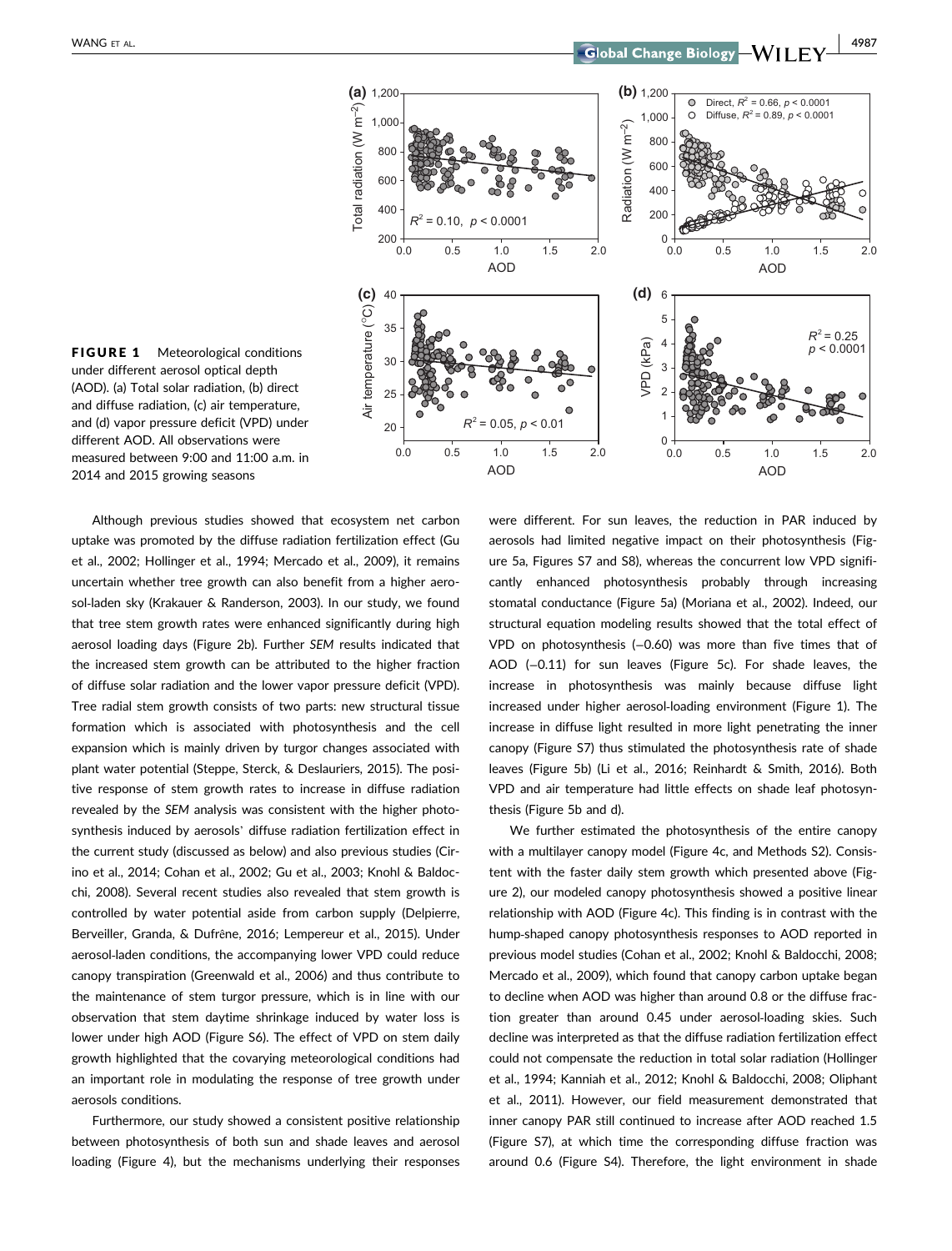

FIGURE 2 Aspen stem growth under different aerosol loading. (a) Dynamics of daily mean aerosol optical depth (AOD), vapor pressure deficit (VPD), and aspen stem daily growth (mean  $\pm$  SE, n = 4) during cloud-free days in the 2014 and 2015 growing season. (b) Relationships between the detrended aspen stem daily growth and the detrended AOD. (c) Relationships between the detrended aspen stem daily growth and the detrended VPD [Colour figure can be viewed at wileyonlinelibrary.com]



FIGURE 3 Structural equation models of the direct and indirect effects of aerosols on aspen stem growth. (a) The path coefficients for aspen stem daily growth. (b) Standardized total effects of aerosol optical depth (AOD) and meteorological factors on stem daily growth. All variables were detrended with the first‐difference filter. In (a), solid arrows indicate significant relationships. Gray dash arrows indicate nonsignificant relationships (*p* > 0.05). The width of the arrows indicates the strength of the relationships. Numbers adjacent to arrows are standardized path coefficients and are indicative of the effect size of the relationship. \* indicates  $p < 0.05$ , \*\* indicates  $p < 0.01$ , and \*\*\* indicates  $p < 0.001$ . The final model fits the data well, as suggested by the chi-square and RMSEA values ( $\chi^2$ =0.449,  $p = 0.930$ , RMSEA < 0.001, *df* = 3). Variable abbreviations: AOD: aerosol optical depth; VPD: vapor pressure deficit; Growth: aspen stem daily growth [Colour figure can be viewed at wileyonlinelibrary.com]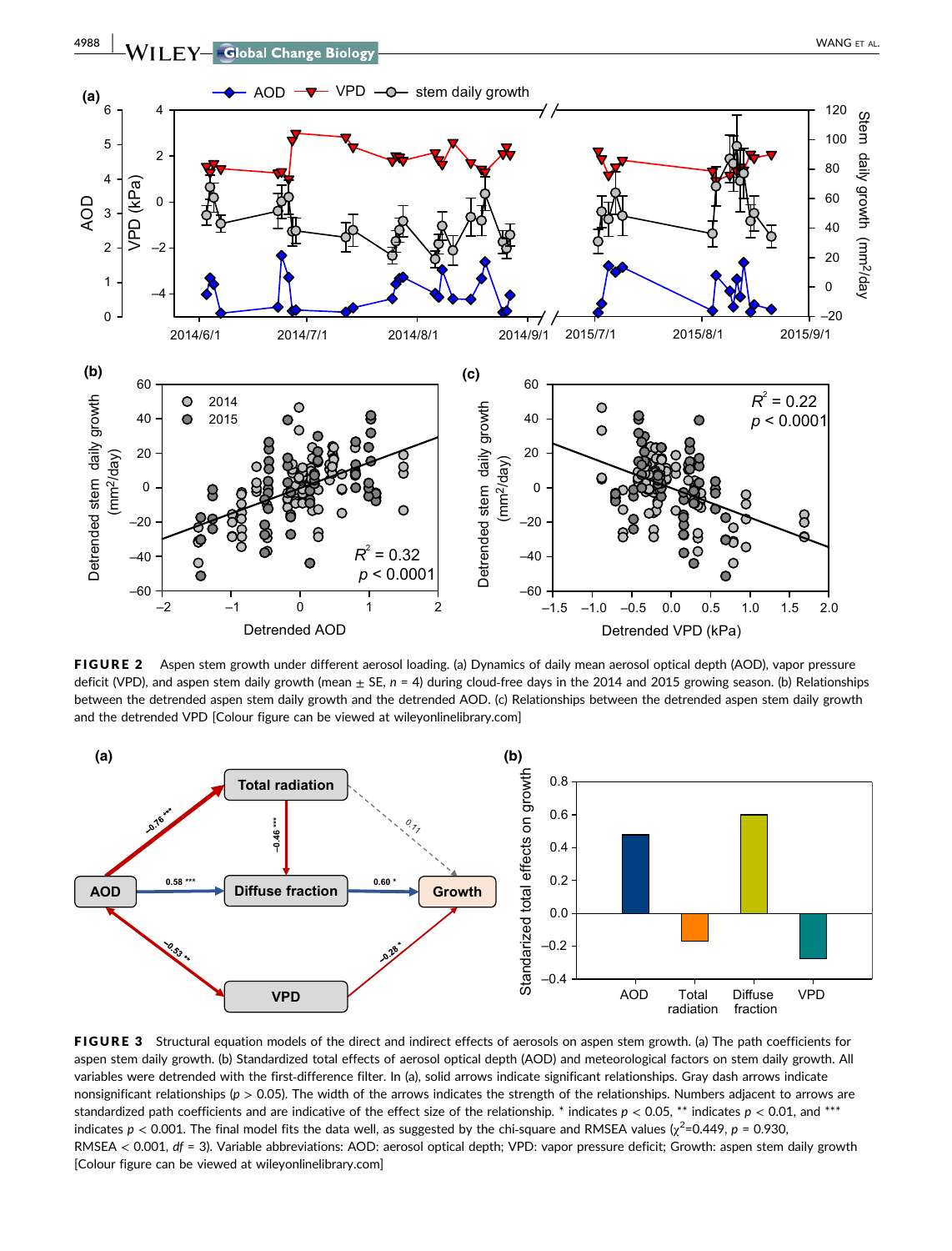

FIGURE 4 Aspen leaf and canopy photosynthesis rates under different aerosol optical depth (AOD). (a) Photosynthesis rates of sun leaves (µmol CO<sub>2</sub> m<sup>-2</sup> s<sup>-1</sup>), (b) photosynthesis rates of shade leaves (µmol CO<sub>2</sub> m<sup>-2</sup> s<sup>-1</sup>), (c) photosynthesis of the entire canopy (µmol CO<sub>2</sub> m<sup>-2</sup> s<sup>-1</sup>, the  $m<sup>2</sup>$  refers to ground area) under different AOD. All measurements were made in the 2012 and 2013 growing seasons



FIGURE 5 Structural equation models of the direct and indirect effects of aerosols on aspen leaf photosynthesis. (a, b) The path coefficients for aspen sun leaves and shade leaves. Solid arrows indicate significant relationships. Gray dash arrows indicate nonsignificant relationships (*p* > 0.05). The width of the arrows indicates the strength of the relationships. Numbers adjacent to arrows are standardized path coefficients and are indicative of the effect size of the relationship. \* indicates  $p < 0.05$ , \*\* indicates  $p < 0.01$ , and \*\*\* indicates  $p < 0.001$ . The final models fit the data well, as suggested by the chi-square and RMSEA values (For sun leaves,  $\chi^2$  = 0.688, p = 0.407, RMSEA < 0.001,  $df = 1$ ; for shade leaves,  $\chi^2$ =0.840,  $p = 0.359$ , RMSEA < 0.001,  $df = 1$ ). (c, d) Standardized total effects (derived from the structural equation models) of AOD and meteorological factors on photosynthesis of sun leaves and shade leaves. Variable abbreviations: AOD: aerosol optical depth; PAR<sub>o</sub>: PAR received by sun leaves; PAR<sub>i</sub>: PAR received by shade leaves; T<sub>air</sub>: air temperature; VPD: vapor pressure deficit [Colour figure can be viewed at wileyonlinelibrary.com]

leaves continued to improve for photosynthesis. Meanwhile, PAR received by sun leaves was still around the optimum level even under the highest aerosol loading (Figures S7 and S8).

In summary, our study provides the first field evidence on aerosol's positive effects on stem daily growth. We identified that the enhanced photosynthesis in both sun and shade‐grown leaf contributes to the faster stem growth rates. We also demonstrated that the accompanying lower VPD played an important role in modulating plant responses to aerosols, and the effects of aerosol loading on leaf photosynthesis were mechanistically different for sun and shade leaves. The observed increase in stem growth indicates that aerosol pollution could increase net primary productivity. While high aerosol emitting countries, such as China, are implementing more stringent emission control to improve the air quality, the reduction in aerosol emission will likely come with a decrease in carbon benefit from aerosols, in which case an even deeper cut in carbon dioxide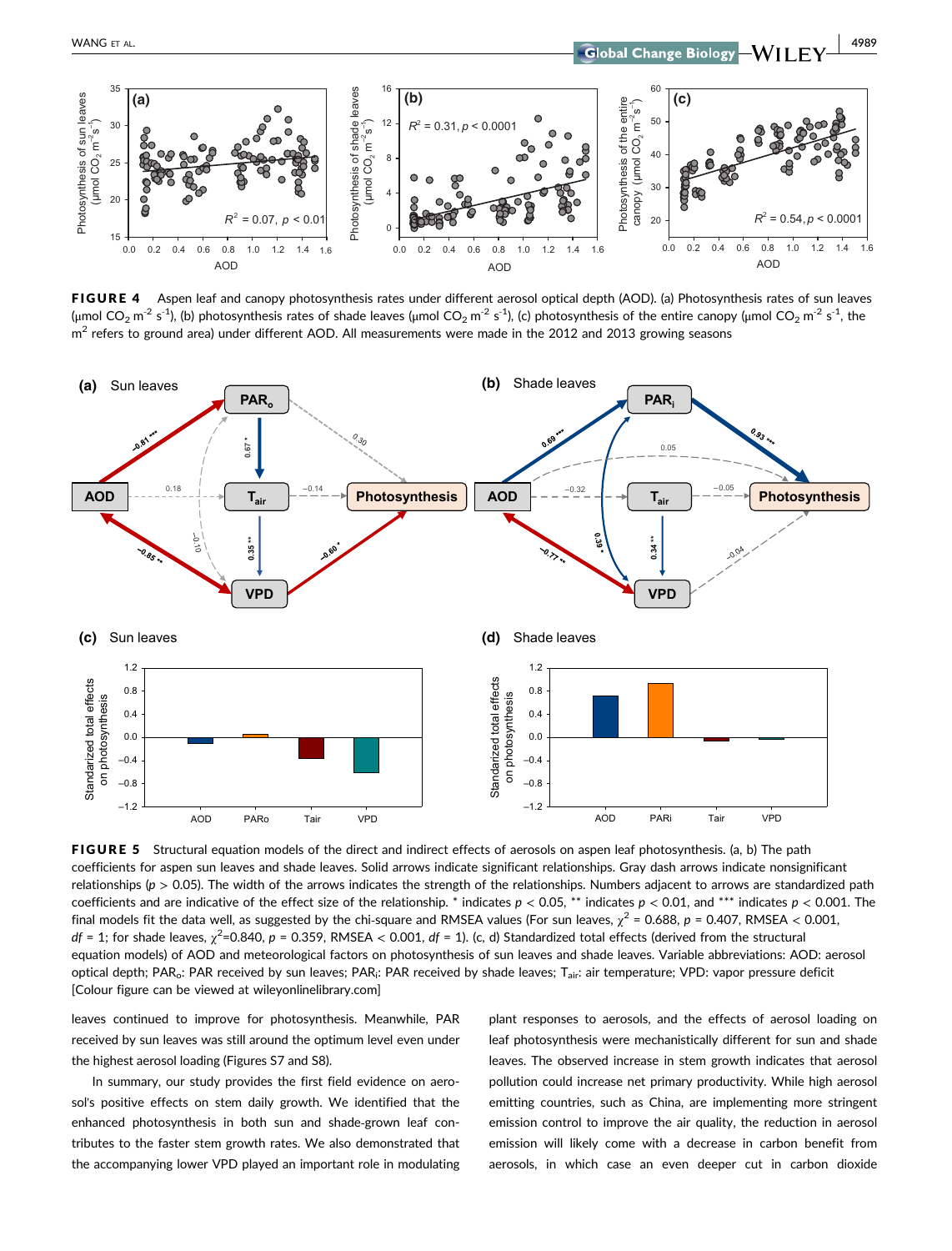**4990 | WANGET AL.** WANGET AL.

emission may be needed to achieve the goal of mitigating climate change. Our study also highlights that, besides the aerosol's direct radiative effect, its indirect effect on other environmental factors (e.g., especially VPD) is at least equally important. The future earth system model analysis needs to improve model structure of aerosol‐ meteorology interactions to better understand the impact of aerosols on ecosystem carbon cycle.

Our results provide empirical estimates of the aerosol effect that can help to benchmark earth system models. However, this is just the first step toward a better understanding aerosol's effect at leaf‐ and individual tree‐level. Plants' sensitivities to light and VPD could be species‐specific (Hanba, Kogami, & Terashima, 2002; Lambers, Chapin III, & Pons, 2008; Tardieu & Simonneau, 1998), and the physiological responses to aerosol are also influenced by their canopy structure. For example, ecosystems with simple canopy structure may gain little benefit from diffuse fertilization induced by aerosols (Matsui, Beltran‐Przekurat, Niyogi, Pielke, & Coughenour, 2008, Niyogi et al., 2004, Wohlfahrt et al., 2008). More field studies on different species in different biomes are needed to assess the generality of the findings. Furthermore, at yearly or longer time scale, aerosols' overall impact on plant carbon assimilation and growth is still unclear and depends on its interaction with other biotic and meteorological factors, such as canopy structure (Niyogi et al., 2004, Wohlfahrt et al., 2008), cloud cover (Chen & Zhuang, 2014; Knohl & Baldocchi, 2008), and other coexisting air pollutants (Yue et al., 2017). The response of leaf respiration (Yue et al., 2017) to aerosol can also be important considering aerosol's cooling effect on leaf temperature (Figure S9). Understanding those ecophysiological mechanisms is critical for a better projection of the carbon‐climate feedback, especially under the scenario that industrializing countries are endeavored to abate aerosol pollution.

#### **ACKNOWLEDGEMENTS**

This study was financially supported by the Chinese National Key Development Program for Basic Research (2014CB954003, 2017YFC0503900), and the National Natural Science Foundation of China (31522011, 31670478, 31600389, and 31070430). J.W. was supported by the United States Department of Energy contract No. DE‐SC0012704 to Brookhaven National Laboratory.

#### **ORCID**

*Xin Wang* http://orcid.org/0000-0002-5274-7566 *Jin Wu* http://orcid.org/0000-0001-8991-3970 *Min Chen* http://orcid.org/0000-0001-6311-7124 *Xiangtao Xu* https://orcid.org/0000-0002-9402-9474 *Shilong Piao* http://orcid.org/0000-0001-8057-2292 *Chunlian Qiao* http://orcid.org/0000-0002-7396-4797 *Jing Wang* http://orcid.org/0000-0003-4361-7281 *Shan Xu* http://orcid.org/0000-0001-6345-1544 *Lingli Liu* http://orcid.org/0000-0002-5696-3151

#### **REFERENCES**

- Chen, M., & Zhuang, Q. L. (2014). Evaluating aerosol direct radiative effects on global terrestrial ecosystem carbon dynamics from 2003 to 2010. *Tellus Series B‐chemical and Physical Meteorology*, *66*, 1–19. <https://doi.org/10.3402/tellusb.v66.21808>
- Cirino, G. G., Souza, R. A. F., Adams, D. K., & Artaxo, P. (2014). The effect of atmospheric aerosol particles and clouds on net ecosystem exchange in the Amazon. *Atmospheric Chemistry and Physics*, *14*, 6523–6543.<https://doi.org/10.5194/acp-14-6523-2014>
- Cohan, D. S., Xu, J., Greenwald, R., Bergin, M. H., & Chameides, W. L. (2002). Impact of atmospheric aerosol light scattering and absorption on terrestrial net primary productivity. *Global Biogeochemical Cycles*, *16*, 1–12.<https://doi.org/10.1029/2001gb001441>
- Collatz, G. J., Ball, J. T., Grivet, C., & Berry, J. A. (1991). Physiological and environmental regulation of stomatal conductance, photosynthesis and transpiration: A model that includes a laminar boundary layer. *Agricultural and Forest Meteorology*, *54*, 107–136. [https://doi.org/10.](https://doi.org/10.1016/0168-1923(91)90002-8) [1016/0168-1923\(91\)90002-8](https://doi.org/10.1016/0168-1923(91)90002-8)
- Delpierre, N., Berveiller, D., Granda, E., & Dufrêne, E. (2016). Wood phenology, not carbon input, controls the interannual variability of wood growth in a temperate oak forest. *New Phytologist*, *210*, 459–470. <https://doi.org/10.1111/nph.13771>
- Doughty, C. E., Flanner, M. G., & Goulden, M. L. (2010). Effect of smoke on subcanopy shaded light, canopy temperature, and carbon dioxide uptake in an Amazon rainforest. *Global Biogeochemical Cycles*, *24*, GB3015.<https://doi.org/10.1029/2009gb003670>
- Ebert, M., Inerle‐Hof, M., & Weinbruch, S. (2002). Environmental scanning electron microscopy as a new technique to determine the hygroscopic behaviour of individual aerosol particles. *Atmospheric Environment*, *36*, 5909–5916. [https://doi.org/10.1016/S1352-2310](https://doi.org/10.1016/S1352-2310(02)00774-4) [\(02\)00774-4](https://doi.org/10.1016/S1352-2310(02)00774-4)
- Farquhar, G. D., Von Caemmerer, S., & Berry, J. A. (1980). A biochemical model of photosynthetic CO2 assimilation in leaves of C3 species. *Planta*, *149*, 78–90.<https://doi.org/10.1007/BF00386231>
- Grace, J. B. (2006). *Structural equation modeling and natural systems*. New York, USA: Cambridge University Press.
- Greenwald, R., Bergin, M. H., Xu, J., Cohan, D., Hoogenboom, G., & Chameides, W. L. (2006). The influence of aerosols on crop production: A study using the CERES crop model. *Agricultural Systems*, *89*, 390–413. [https://doi.org/10.1016/j.agsy.2005.10.004.](https://doi.org/10.1016/j.agsy.2005.10.004)
- Gu, L. H., Baldocchi, D., Verma, S. B., Black, T. A., Vesala, T., Falge, E. M., & Dowty, P. R. (2002). Advantages of diffuse radiation for terrestrial ecosystem productivity. *Journal of Geophysical Research*, *107*, 1–23. <https://doi.org/10.1029/2001dj001242>
- Gu, L. H., Baldocchi, D. D., Wofsy, S. C., Munger, J. W., Michalsky, J. J., Urbanski, S. P., & Boden, T. A. (2003). Response of a deciduous forest to the Mount Pinatubo eruption: Enhanced photosynthesis. *Science*, *299*, 2035–2038.<https://doi.org/10.1126/science.1078366>
- Guo, S., Hu, M., Zamora, M. L., Peng, J., Shang, D., Zheng, J., & Zhang, R. (2014). Elucidating severe urban haze formation in China. *Proceedings of the National Academy of Sciences of the United States of America*, *111*, 17373–17378.<https://doi.org/10.1073/pnas.1419604111>
- Hanba, Y. T., Kogami, H., & Terashima, I. (2002). The effect of growth irradiance on leaf anatomy and photosynthesis in Acer species differing in light demand. *The Plant Celland Environment*, *25*, 1021–1030. <https://doi.org/10.1046/j.1365-3040.2002.00881.x>
- Hollinger, D., Kelliher, F., Byers, J., Hunt, J., Mcseveny, T., & Weir, P. (1994). Carbon dioxide exchange between an undisturbed old‐growth temperate forest and the atmosphere. *Ecology*, *75*, 134–150. <https://doi.org/10.2307/1939390>
- Hsu, N. C., Gautam, R., Sayer, A. M., Bettenhausen, C., Li, C., Jeong, M. J., & Holben, B. N. (2012). Global and regional trends of aerosol optical depth over land and ocean using SeaWiFS measurements from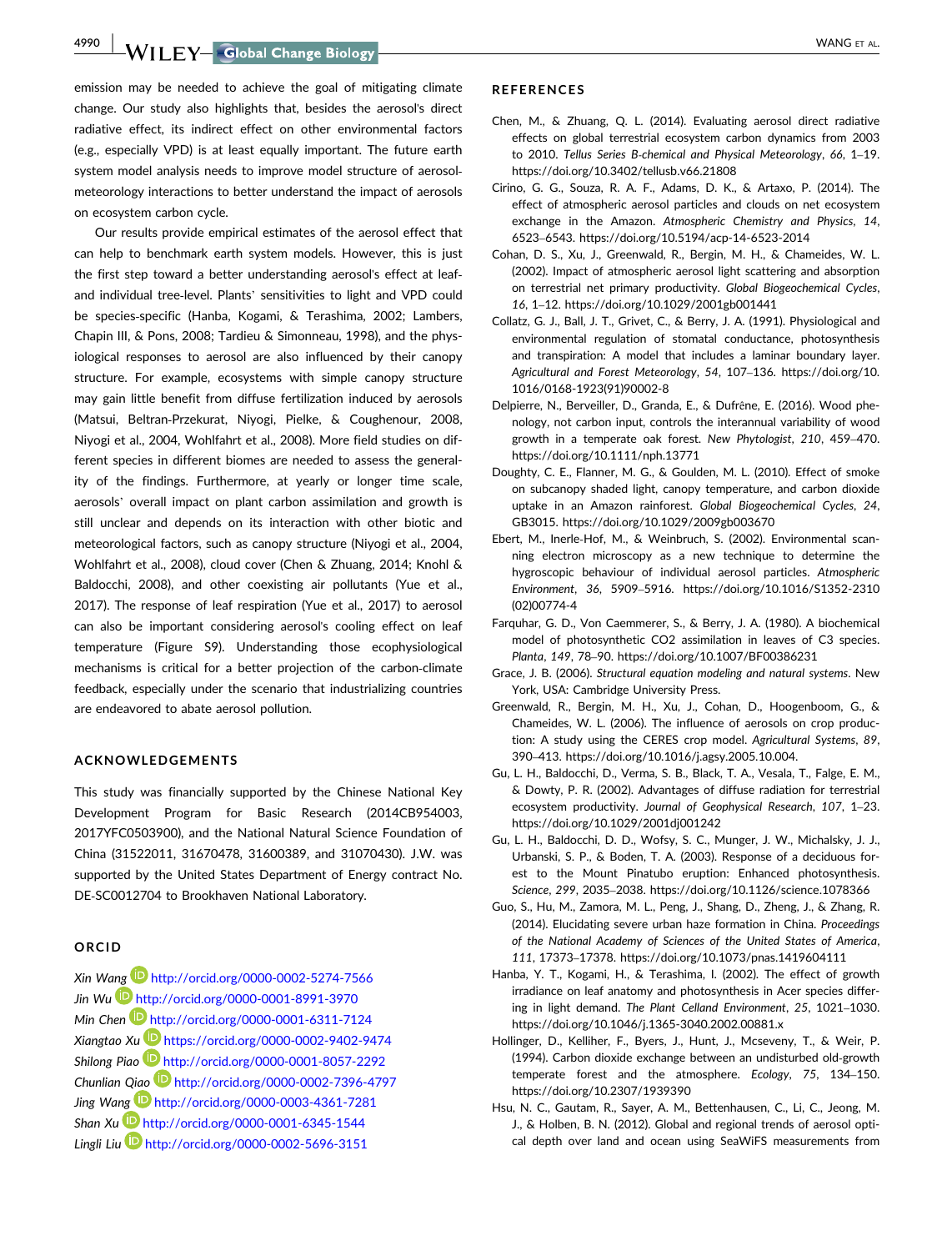1997 to 2010. *Atmospheric Chemistry and Physics*, *12*, 8037–8053. <https://doi.org/10.5194/acp-12-8037-2012>

- Hussein, T., Karppinen, A., Kukkonen, J., Härkönen, J., Aalto, P. P., Hämeri, K., & Kulmala, M. (2006). Meteorological dependence of size‐ fractionated number concentrations of urban aerosol particles. *Atmospheric Environment*, *40*, 1427–1440. [https://doi.org/10.1016/j.at](https://doi.org/10.1016/j.atmosenv.2005.10.061) [mosenv.2005.10.061](https://doi.org/10.1016/j.atmosenv.2005.10.061)
- IPCC (2013). *Climate Change 2013: The Physical Science Basis. Contribution of Working Group I to the Fourth Assessment Report of the Intergovernmental Panel on Climate Change*. Cambridge, UK & New York, NY, USA: Cambrige University Press.
- Kanniah, K. D., Beringer, J., North, P., & Hutley, L. (2012). Control of atmospheric particles on diffuse radiation and terrestrial plant productivity: A review. *Progress in Physical Geography*, *36*, 209–237. <https://doi.org/10.1177/0309133311434244>
- Kanniah, K. D., Beringer, J., Tapper, N. J., & Long, C. N. (2010). Aerosols and their influence on radiation partitioning and savanna productivity in northern Australia. *Theoretical and Applied Climatology*, *100*, 423– 438.<https://doi.org/10.1007/s00704-009-0192-z>
- Knohl, A., & Baldocchi, D. D. (2008). Effects of diffuse radiation on canopy gas exchange processes in a forest ecosystem. *Journal of Geophysical Research*, *113*, 1–17.<https://doi.org/10.1029/2007jg000663>
- Krakauer, N. Y., & Randerson, J. T. (2003). Do volcanic eruptions enhance or diminish net primary production? Evidence from tree rings. *Global Biogeochemical Cycles*, *17*, 1–12. [https://doi.org/10.1029/2003gb](https://doi.org/10.1029/2003gb002076) [002076](https://doi.org/10.1029/2003gb002076)
- Lambers, H., Chapin Iii, F. S., & Pons, T. L. (2008). *Plant Physiological Ecology*. New York, USA: Springer.
- Lempereur, M., Martin‐Stpaul, N. K., Damesin, C., Joffre, R., Ourcival, J. M., Rocheteau, A., & Rambal, S. (2015). Growth duration is a better predictor of stem increment than carbon supply in a Mediterranean oak forest: Implications for assessing forest productivity under climate change. *New Phytologist*, *207*, 579–590. [https://doi.org/10.](https://doi.org/10.1111/nph.13400) [1111/nph.13400](https://doi.org/10.1111/nph.13400).
- Li, T., Kromdijk, J., Heuvelink, E., Van Noort, F. R., Kaiser, E., & Marcelis, L. F. M. (2016). Effects of Diffuse Light on Radiation Use Efficiency of Two Anthurium Cultivars Depend on the Response of Stomatal Conductance to Dynamic Light Intensity. *Frontiers in Plant Science*, *7*, 1–10.<https://doi.org/10.3389/fpls.2016.00056>
- Lloyd, J., Patino, S., Paiva, R. Q., Nardoto, G. B., Quesada, C. A., Santos, A. J. B., … Mercado, L. M. (2010). Optimisation of photosynthetic carbon gain and within‐canopy gradients of associated foliar traits for Amazon forest trees. *Biogeosciences*, *7*, 1833–1859. [https://doi.org/](https://doi.org/10.5194/bg-7-1833-2010) [10.5194/bg-7-1833-2010](https://doi.org/10.5194/bg-7-1833-2010)
- Mahowald, N., Ward, D. S., Kloster, S., Flanner, M. G., Heald, C. L., Heavens, N. G., & Chuang, P. Y. (2011). Aerosol impacts on climate and biogeochemistry. *Annual Review of Environment and Resources*, *36*, 45–74.<https://doi.org/10.1146/annurev-environ-042009-094507>
- Mann, M. E., Fuentes, J. D., & Rutherford, S. (2012). Underestimation of volcanic cooling in tree‐ring‐based reconstructions of hemispheric temperatures. *Nature Geoscience*, *5*, 202–205. [https://doi.org/10.](https://doi.org/10.1038/ngeo1394) [1038/ngeo1394](https://doi.org/10.1038/ngeo1394)
- Matsui, T., Beltran‐Przekurat, A., Niyogi, D., Pielke, R. A. Sr, & Coughenour, M. (2008). Aerosol light scattering effect on terrestrial plant productivity and energy fluxes over the eastern United States. *Journal of Geophysical Research‐Atmospheres*, *113*, D14S14. [https://doi.org/](https://doi.org/10.1029/2007jd009658) [10.1029/2007jd009658](https://doi.org/10.1029/2007jd009658)
- Medlyn, B. E., Duursma, R. A., Eamus, D., Ellsworth, D. S., Prentice, I. C., Barton, C. V. M., & Wingate, L. (2011). Reconciling the optimal and empirical approaches to modelling stomatal conductance. *Global Change Biology*, *17*, 2134–2144. [https://doi.org/10.1111/j.1365-](https://doi.org/10.1111/j.1365-2486.2010.02375.x) [2486.2010.02375.x](https://doi.org/10.1111/j.1365-2486.2010.02375.x)
- Mercado, L. M., Bellouin, N., Sitch, S., Boucher, O., Huntingford, C., Wild, M., & Cox, P. M. (2009). Impact of changes in diffuse radiation on

the global land carbon sink. *Nature*, *458*, 1014–1017. [https://doi.org/](https://doi.org/10.1038/nature07949) [10.1038/nature07949](https://doi.org/10.1038/nature07949)

- Moriana, A., Villalobos, F. J., & Fereres, E. (2002). Stomatal and photosynthetic responses of olive (Olea europaea L.) leaves to water deficits. *The Plant Celland Environment*, *25*, 395–405. [https://doi.org/10.1046/](https://doi.org/10.1046/j.0016-8025.2001.00822.x) [j.0016-8025.2001.00822.x](https://doi.org/10.1046/j.0016-8025.2001.00822.x)
- Niyogi, D., Chang, H. I., Saxena, V. K., Holt, T., Alapaty, K., Booker, F., & Xue, Y. K. (2004). Direct observations of the effects of aerosol loading on net ecosystem CO2 exchanges over different landscapes. *Geophysical Research Letters*, *31*, 1–5. [https://doi.org/10.1029/](https://doi.org/10.1029/2004gl020915) [2004gl020915](https://doi.org/10.1029/2004gl020915)
- Oliphant, A. J., Dragoni, D., Deng, B., Grimmond, C. S. B., Schmid, H. P., & Scott, S. L. (2011). The role of sky conditions on gross primary production in a mixed deciduous forest. *Agricultural and Forest Meteorology*, *151*, 781–791.<https://doi.org/10.1016/j.agrformet.2011.01.005>
- Oliveira, P. H. F., Artaxo, P., Pires, C., De Lucca, S., Procopio, A., Holben, B., & Rocha, H. R. (2007). The effects of biomass burning aerosols and clouds on the CO2 flux in Amazonia. *Tellus Series B‐chemical and Physical Meteorology*, *59*, 338–349. [https://doi.org/10.1111/j.1600-](https://doi.org/10.1111/j.1600-0889.2007.00270.x) [0889.2007.00270.x](https://doi.org/10.1111/j.1600-0889.2007.00270.x)
- Reinhardt, K., & Smith, W. K. (2016). Chlorophyll fluorescence and photosynthetic gas exchange under direct versus diffuse light in evergreen conifer (*Picea pungens*) shoots and broadleaf shrub (*Rhododendron ponticum*) leaves. *Plant Ecology*, *217*, 443–450. <https://doi.org/10.1007/s11258-016-0586-9>
- Rocha, A. V., Goulden, M. L., Dunn, A. L., & Wofsy, S. C. (2006). On linking interannual tree ring variability with observations of whole‐forest CO2 flux. *Global Change Biology*, *12*, 1378–1389. [https://doi.org/10.](https://doi.org/10.1111/j.1365-2486.2006.01179.x) [1111/j.1365-2486.2006.01179.x](https://doi.org/10.1111/j.1365-2486.2006.01179.x)
- Roderick, M. L., Farquhar, G. D., Berry, S. L., & Noble, I. R. (2001). On the direct effect of clouds and atmospheric particles on the productivity and structure of vegetation. *Oecologia*, *129*, 21–30. [https://doi.](https://doi.org/10.1007/s004420100760) [org/10.1007/s004420100760](https://doi.org/10.1007/s004420100760)
- Smirnov, A., Holben, B. N., Eck, T. F., Dubovik, O., & Slutsker, I. (2000). Cloud‐Screening and Quality Control Algorithms for the AERONET Database. *Remote Sensing of Environment*, *73*, 337–349. [https://doi.](https://doi.org/10.1016/S0034-4257(00)00109-7) [org/10.1016/S0034-4257\(00\)00109-7](https://doi.org/10.1016/S0034-4257(00)00109-7)
- Steiner, A. L., & Chameides, W. L. (2005). Aerosol-induced thermal effects increase modelled terrestrial photosynthesis and transpiration. *Tellus Series B‐chemical and Physical Meteorology*, *57*, 404–411. <https://doi.org/10.3402/tellusb.v57i5.16559>
- Steppe, K., Sterck, F., & Deslauriers, A. (2015). Diel growth dynamics in tree stems: Linking anatomy and ecophysiology. *Trends in Plant Science*, *20*, 335–343.<https://doi.org/10.1016/j.tplants.2015.03.015>
- Tardieu, F., & Simonneau, T. (1998). Variability among species of stomatal control under fluctuating soil water status and evaporative demand: Modelling isohydric and anisohydric behaviours. *Journal of Experimental Botany*, *49*, 419–432. [https://doi.org/10.1093/jexbot/49.suppl\\_1.](https://doi.org/10.1093/jexbot/49.suppl_1.419) [419](https://doi.org/10.1093/jexbot/49.suppl_1.419)
- Wohlfahrt, G., Hammerle, A., Haslwanter, A., Bahn, M., Tappeiner, U., & Cernusca, A. (2008). Disentangling leaf area and environmental effects on the response of the net ecosystem CO2 exchange to diffuse radiation. *Geophysical Research Letters*, *35*, L16805. [https://doi.](https://doi.org/10.1029/2008gl035090) [org/10.1029/2008gl035090](https://doi.org/10.1029/2008gl035090)
- Wu, J., Guan, K., Hayek, M., Restrepo‐Coupe, N., Wiedemann, K. T., Xu, X., & Da Silva, R. (2017). Partitioning controls on Amazon forest photosynthesis between environmental and biotic factors at hourly to inter‐annual time scales. *Global Change Biology*, *23*, 1240–1257. <https://doi.org/10.1111/gcb.13509>
- Wu, J., Serbin, S. P., Xu, X., Albert, L. P., Chen, M., Meng, R., & Rogers, A. (2017). The phenology of leaf quality and its within‐canopy variation are essential for accurate modeling of photosynthesis in tropical evergreen forests. *Global Change Biology*, *23*, 4814–4827. [https://doi.](https://doi.org/10.1111/gcb.13725) [org/10.1111/gcb.13725](https://doi.org/10.1111/gcb.13725)